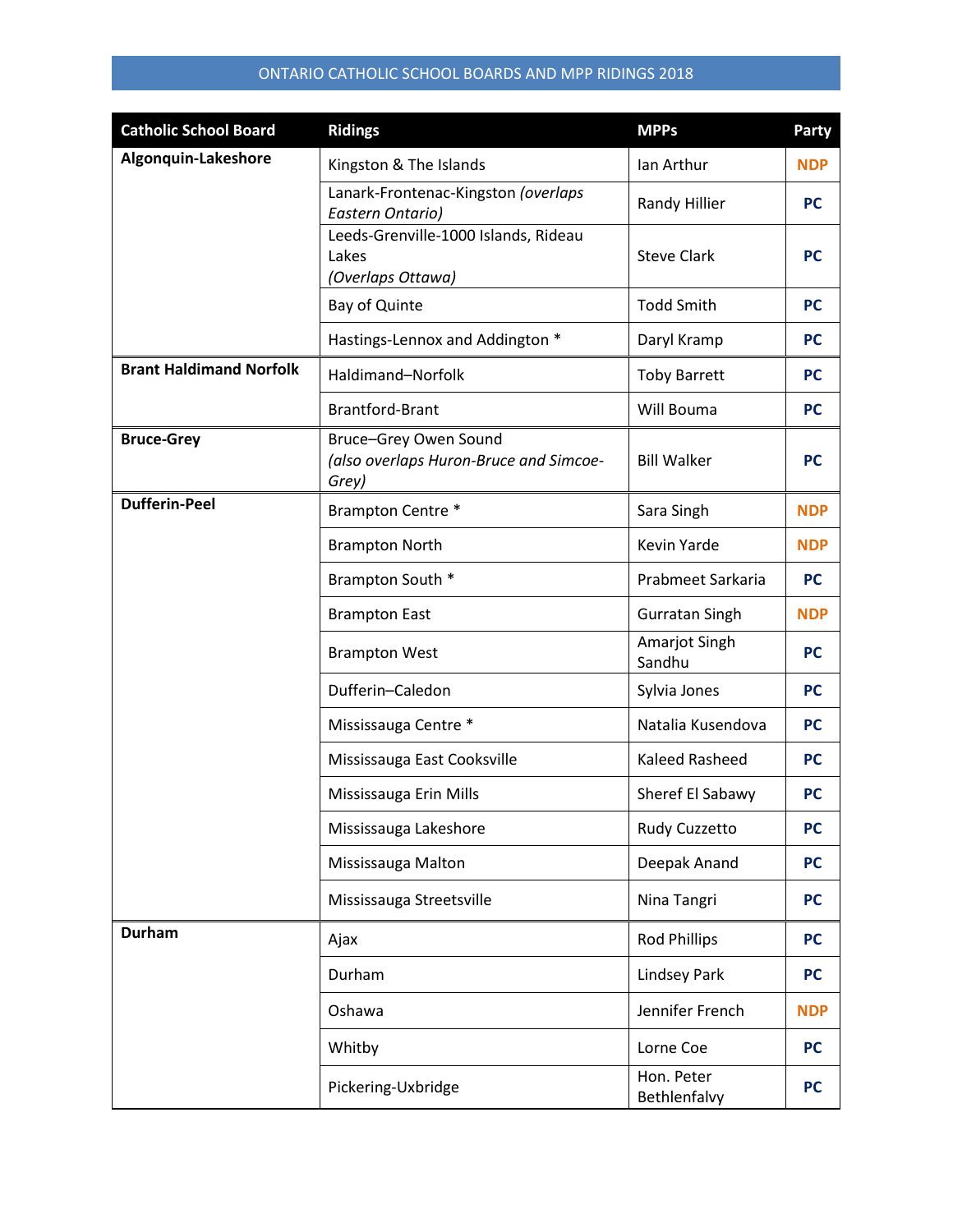| <b>Eastern Ontario</b>    | Leeds-Grenville-1000 Islands & Rideau<br>Lake    | <b>Steve Clark</b>         | <b>PC</b>  |
|---------------------------|--------------------------------------------------|----------------------------|------------|
|                           | Stormont-Dundas-South Glengarry                  | Jim McDonell               | <b>PC</b>  |
|                           | Glengarry-Prescott-Russell                       | Amanda Simard              | <b>PC</b>  |
| <b>Halton</b>             | Burlington                                       | Jane McKenna               | <b>PC</b>  |
|                           | Milton <sup>*</sup>                              | Parm Gill                  | <b>PC</b>  |
|                           | Oakville                                         | Stephen Crawford           | <b>PC</b>  |
|                           | Oakville North - Burlington                      | Effie<br>Triantafilopoulos | <b>PC</b>  |
|                           | Wellington-Halton Hills<br>(Overlaps Wellington) | <b>Ted Arnott</b>          | <b>PC</b>  |
| <b>Hamilton-Wentworth</b> | Flamborough-Glanbrook *                          | Donna Skelly               | <b>PC</b>  |
|                           | <b>Hamilton Centre</b>                           | Andrea Horwath             | <b>NDP</b> |
|                           | Hamilton East-Stoney Creek                       | <b>Paul Miller</b>         | <b>NDP</b> |
|                           | <b>Hamilton Mountain</b>                         | Monique Taylor             | <b>NDP</b> |
|                           | Hamilton West-Ancaster-Dundas                    | Sandy Shaw                 | <b>NDP</b> |
|                           |                                                  |                            |            |
| <b>Huron Perth</b>        | Huron-Bruce (overlaps Bruce-Grey)                | Lisa Thompson              | <b>PC</b>  |
|                           | Perth-Wellington (overlaps Wellington)           | Randy Pettapiece           | <b>PC</b>  |
| <b>Huron-Superior</b>     | Sault Ste. Marie                                 | Ross Romano                | <b>PC</b>  |
|                           | Algoma-Manitoulin<br>(Overlaps Superior North)   | Michael Mantha             | <b>NDP</b> |
| Kenora                    | Kenora-Rainy River<br>(Overlaps Northwest)       | Greg Rickford              | <b>PC</b>  |
|                           | Kiiwetinoong *                                   | Sol Mamakwa                | <b>NDP</b> |
| London                    | Lambton-Kent-Middlesex<br>(Overlaps St. Clair)   | Monte<br>McNaughton        | <b>PC</b>  |
|                           | Elgin-Middlesex-London                           | Jeff Yurek                 | <b>PC</b>  |
|                           | London-Fanshawe                                  | <b>Teresa Armstrong</b>    | <b>NDP</b> |
|                           | London West                                      | Peggy Sattler              | <b>NDP</b> |
|                           | London North Centre                              | Terence Kernaghan          | <b>NDP</b> |
|                           | Oxford                                           | Ernie Hardeman             | <b>PC</b>  |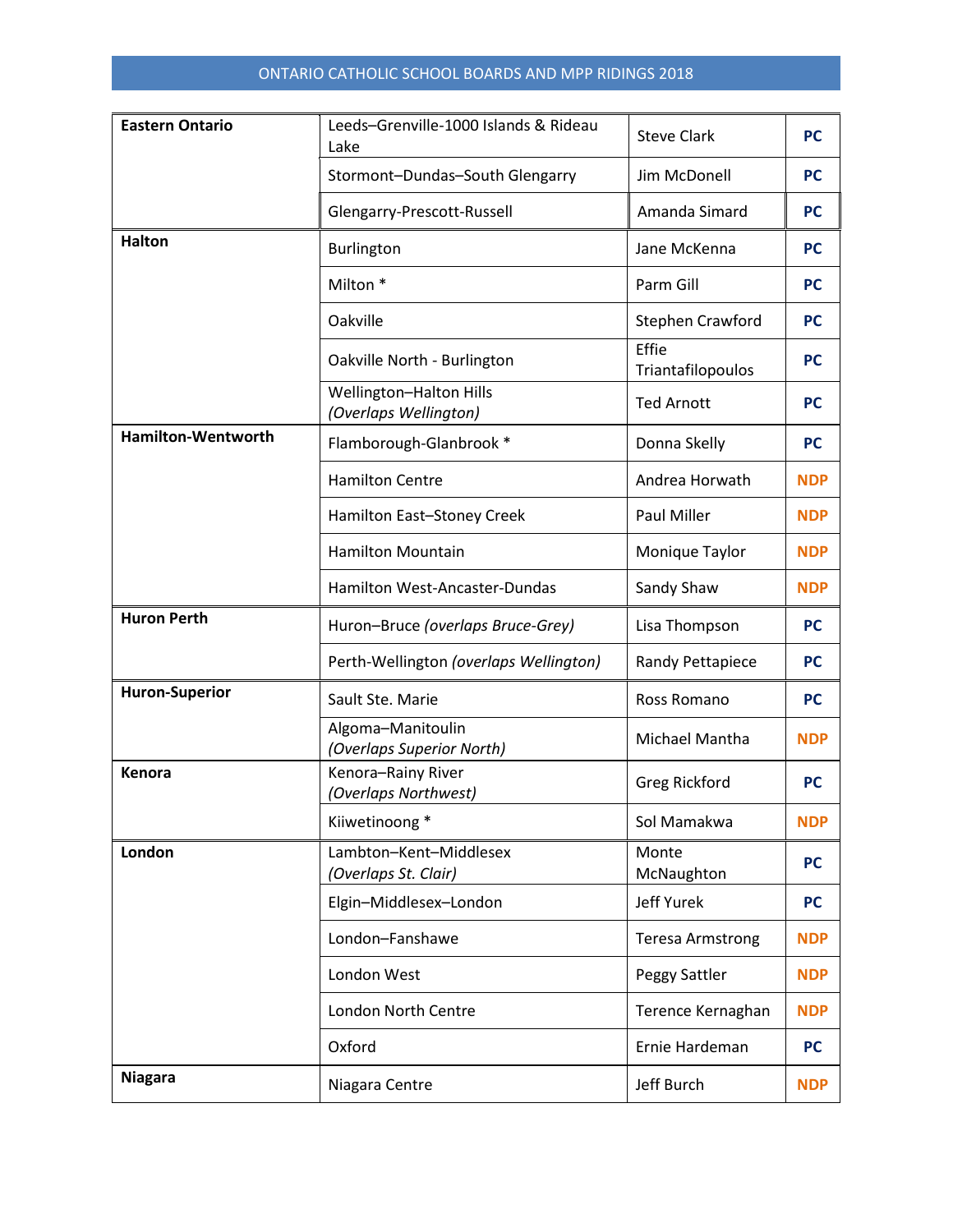|                                             | Niagara Falls                                                       | <b>Wayne Gates</b>          | <b>NDP</b> |
|---------------------------------------------|---------------------------------------------------------------------|-----------------------------|------------|
|                                             | Niagara West                                                        | Sam Oosterhoff              | <b>PC</b>  |
|                                             | St. Catherines                                                      | Jennie Stevens              | <b>NDP</b> |
| <b>Nipissing-Parry Sound</b>                | Parry Sound-Muskoka<br>(Overlaps Simcoe Muskoka)                    | Norm Miller                 | <b>PC</b>  |
|                                             | Nipissing                                                           | Vic Fedeli                  | <b>PC</b>  |
| Northeastern                                | <b>Timmins</b>                                                      | Gilles Bisson               | <b>NDP</b> |
|                                             | Timiskaming-Cochrane                                                | John Vanthof                | <b>NDP</b> |
|                                             | Mushkegowuk-James Bay *                                             | <b>Guy Bourgouin</b>        | <b>NDP</b> |
| <b>Northwest</b>                            | Thunder Bay-Atikokan                                                | Judith Monteith-<br>Farrell | <b>NDP</b> |
| <b>Ottawa</b>                               | Carleton <sup>*</sup>                                               | Goldie Ghamari              | <b>PC</b>  |
|                                             | Kanata-Carleton                                                     | Merrilee Fullerton          | <b>PC</b>  |
|                                             | Nepean                                                              | Lisa MacLeod                | <b>PC</b>  |
|                                             | Ottawa West-Nepean                                                  | Jeremy Roberts              | <b>PC</b>  |
|                                             | Ottawa South                                                        | John Fraser                 | <b>LIB</b> |
|                                             | Orleans                                                             | Marie-France<br>Lalonde     | <b>LIB</b> |
|                                             | Ottawa-Vanier                                                       | <b>Natalie Des Rosiers</b>  | <b>LIB</b> |
|                                             | Ottawa Centre                                                       | Joel Harden                 | <b>NDP</b> |
| Peterborough Victoria<br>Northumberland and | Haliburton-Kawartha Lakes-Brock                                     | Laurie Scott                | <b>PC</b>  |
| Clarington<br>Renfrew                       | Northumberland-Peterborough-South<br>(Overlaps Algonquin-Lakeshore) | David Piccini               | PC         |
|                                             | Peterborough-Kawartha                                               | Dave Smith                  | <b>PC</b>  |
| Renfrew                                     | Renfrew-Nipissing-Pembroke                                          | John Yakabuski              | <b>PC</b>  |
| Simcoe Muskoka                              | Barrie-Springwater-Oro-Medonte                                      | Doug Downey                 | <b>PC</b>  |
|                                             | Barrie-Innisfil *                                                   | Andrea Khanjin              | <b>PC</b>  |
|                                             | Simcoe-Grey (Overlaps Bruce-Grey)                                   | Jim Wilson                  | <b>PC</b>  |
|                                             | Simcoe North                                                        | <b>Jill Dunlop</b>          | <b>PC</b>  |
|                                             | York-Simcoe<br>(Overlaps York)                                      | <b>Caroline Mulroney</b>    | <b>PC</b>  |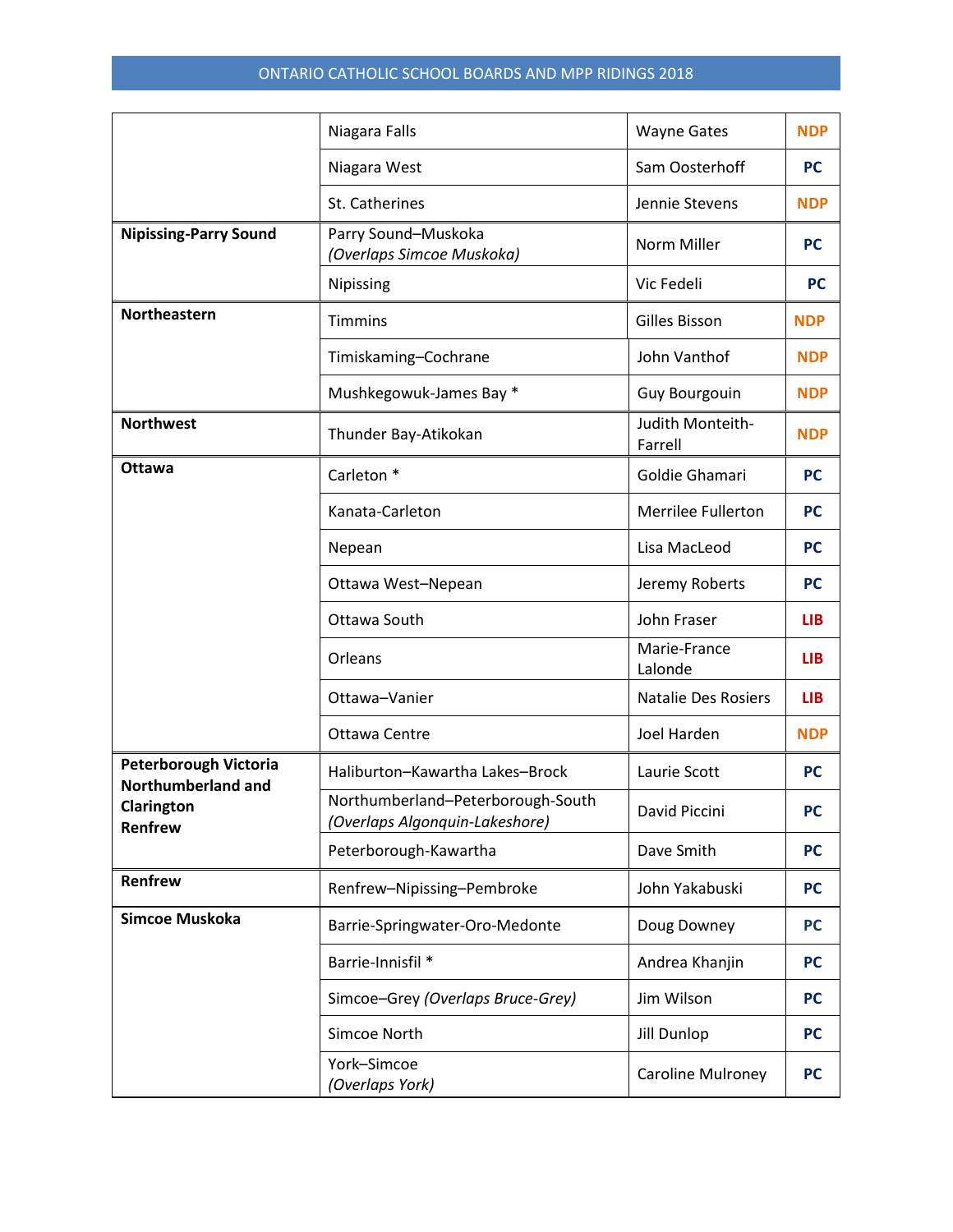| St. Clair             | Chatham-Kent-Leamington<br>(Overlaps Windsor-Essex)  | <b>Rick Nicholls</b>        | <b>PC</b>  |
|-----------------------|------------------------------------------------------|-----------------------------|------------|
|                       | Sarnia-Lambton                                       | <b>Bob Bailey</b>           | <b>PC</b>  |
| <b>Sudbury</b>        | Nickel Belt                                          | France Gélinas              | <b>NDP</b> |
|                       | Sudbury                                              | Jamie West                  | <b>NDP</b> |
| <b>Superior North</b> | Thunder Bay-Superior North<br>(Overlaps Thunder Bay) | Michael Gravelle            | <b>LIB</b> |
| <b>Thunder Bay</b>    | Thunder Bay-Atikokan                                 | Judith Monteith-<br>Farrell | <b>NDP</b> |
| <b>Toronto</b>        | <b>Beaches-East York</b>                             | Rima Burns-<br>McGowan      | <b>NDP</b> |
|                       | Davenport                                            | <b>Marit Stiles</b>         | <b>NDP</b> |
|                       | Don Valley East                                      | Michael Coteau              | <b>LIB</b> |
|                       | Don Valley West                                      | Kathleen Wynne              | <b>LIB</b> |
|                       | Don Valley North *                                   | Vincent Ke                  | <b>PC</b>  |
|                       | <b>Eglinton Lawrence</b>                             | <b>Robin Martin</b>         | <b>PC</b>  |
|                       | <b>Etobicoke Centre</b>                              | King Surma                  | <b>PC</b>  |
|                       | Etobicoke-Lakeshore                                  | Christine Hogarth           | <b>PC</b>  |
|                       | <b>Etobicoke North</b>                               | Doug Ford                   | <b>PC</b>  |
|                       | Humber River-Black Creek                             | Tom Rakocevic               | <b>NDP</b> |
|                       | Parkdale-High Park                                   | <b>Bhutila Karpoche</b>     | <b>NDP</b> |
|                       | Scarborough-Agincourt                                | Aris Babikian               | <b>PC</b>  |
|                       | Scarborough Centre                                   | Christina Mitas             | <b>PC</b>  |
|                       | Scarborough-Guildwood                                | Mitzie Hunter               | <b>LIB</b> |
|                       | Scarborough North *                                  | Raymond Cho                 | <b>PC</b>  |
|                       | Scarborough-Rouge Park                               | Vijay Thanigasalam          | <b>PC</b>  |
|                       | Scarborough Southwest                                | Doly Begum                  | <b>NDP</b> |
|                       | Spadina-Fort York                                    | Chris Glover                | <b>NDP</b> |
|                       | Toronto-St. Paul's                                   | <b>Jill Andrew</b>          | <b>NDP</b> |
|                       | <b>Toronto Centre</b>                                | <b>Suze Morrison</b>        | <b>NDP</b> |